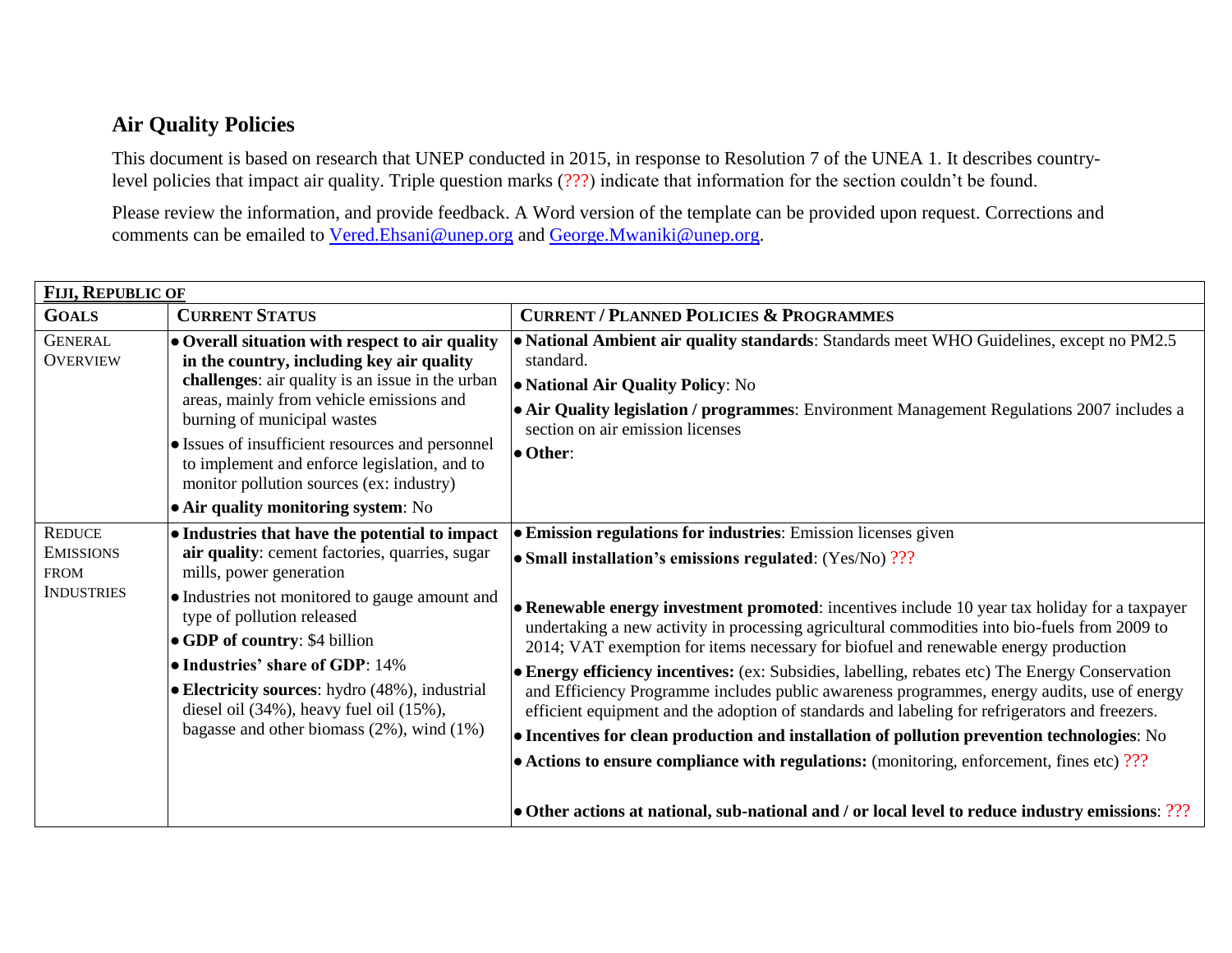| <b>REDUCE</b><br><b>EMISSIONS</b><br><b>FROM</b><br><b>TRANSPORT</b>                                                                          | $\bullet$ Key transport-related air quality<br>challenges: Growth of private vehicles<br>leading to congestion and increased emissions<br>• Lack of enforcement of road rules was<br>identified during the development of the<br>Greater Suva Transportation Strategy (Fiji<br>Roads Authority) | $\bullet$ Vehicle emission limit: (Euro rating) ???<br>$\bullet$ Fuel Sulphur content: 500 ppm (but import from Australia and New Zealand, so probably<br>cleaner than that)<br>• Restriction on used car importation: Vehicles older than 6 years are banned<br>• Actions to expand, improve and promote public transport and mass transit: Greater Suva<br>Transportation Strategy outlines a Staging Plan and an Action Plan for implementing road<br>projects, traffic management measures, public transport initiatives, walking and cycling<br>initiatives and road safety initiatives from 2015 to 2030; it includes dedicated bus lanes, |
|-----------------------------------------------------------------------------------------------------------------------------------------------|-------------------------------------------------------------------------------------------------------------------------------------------------------------------------------------------------------------------------------------------------------------------------------------------------|--------------------------------------------------------------------------------------------------------------------------------------------------------------------------------------------------------------------------------------------------------------------------------------------------------------------------------------------------------------------------------------------------------------------------------------------------------------------------------------------------------------------------------------------------------------------------------------------------------------------------------------------------|
|                                                                                                                                               |                                                                                                                                                                                                                                                                                                 | improved footpaths and enforcement of road rules (see<br>http://www.fijiroads.org/sites/default/files/GSTS%20REPORT%202015-2030.pdf for more<br>details)<br>• Actions to promote non-motorized transport: (ex: include sidewalks and bike lanes in new<br>road projects, car-free areas etc) While bike paths are included in the Transportation Strategy,<br>they are only along recreational routes; there is a number of plans for upgrading pedestrian<br>crossings and paths<br>• Other transport-related actions:                                                                                                                          |
| <b>REDUCE</b><br><b>EMISSIONS</b><br><b>FROM OPEN</b><br><b>BURNING OF</b><br><b>AGRICULTURAL</b><br>/ MUNICIPAL<br><b>WASTE</b><br>(OUTDOOR) | $\bullet$ Outdoor, open burning: Open burning of<br>municipal and agricultural wastes is common                                                                                                                                                                                                 | $\bullet$ Legal framework: open burning of municipal waste is banned<br>$\bullet$ Actions to prevent open burning of municipal waste and / or agricultural waste: ???                                                                                                                                                                                                                                                                                                                                                                                                                                                                            |
| <b>REDUCE</b><br><b>EMISSIONS</b><br><b>FROM OPEN</b><br><b>BURNING OF</b><br><b>BIOMASS</b><br>(INDOOR)                                      | • Dominant fuels used for cooking and space<br>heating: 40% use solid fuel (wood)<br>$\bullet$ Impact: <100 deaths/year from indoor air<br>pollution                                                                                                                                            | • Indoor air pollution regulated: $(Yes / No)$ ???<br><b>Promotion of non-grid / grid electrification</b> : Electrification rate is 75%; 600 off-grid diesel<br>systems in rural communities<br>• Promotion of cleaner cooking fuels and clean cook stoves: ???<br>• Other actions to reduce indoor biomass burning, or to reduce its emissions:                                                                                                                                                                                                                                                                                                 |

**Secondary Sources used in the research**: [http://airlex.web.ua.pt/pm10,](http://airlex.web.ua.pt/pm10) [http://www.who.int/quantifying\\_ehimpacts/national/countryprofile/en/#I,](http://www.who.int/quantifying_ehimpacts/national/countryprofile/en/#I) [http://www.unep.org/Transport/New/PCFV/pdf/Maps\\_Matrices/AP/matrix/AP\\_Matrix\\_June2015.pdf,](http://www.unep.org/Transport/New/PCFV/pdf/Maps_Matrices/AP/matrix/AP_Matrix_June2015.pdf) [https://energypedia.info/wiki/Main\\_Page,](https://energypedia.info/wiki/Main_Page)